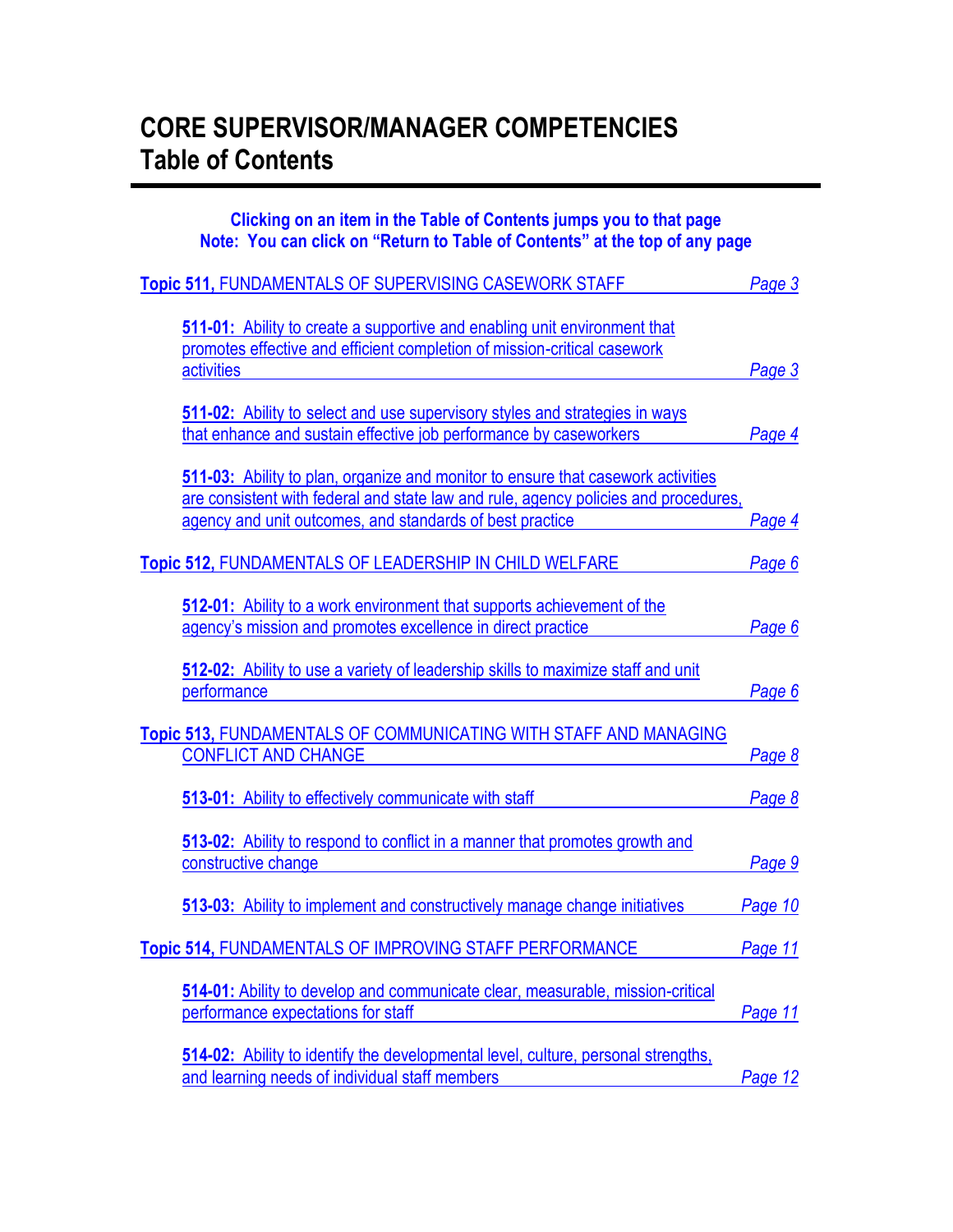| 514-03: Ability to complete performance evaluations and to develop performance                         |         |
|--------------------------------------------------------------------------------------------------------|---------|
| improvement plans with individual staff                                                                | Page 12 |
| <b>Topic 515, FUNDAMENTALS OF STAFF DEVELOPMENT</b>                                                    | Page 13 |
| 515-01: Ability to facilitate individual learning                                                      | Page 13 |
| <b>515-02:</b> Ability to create and sustain a constructive learning environment in the                |         |
| organization                                                                                           | Page 13 |
| 515-03: Ability to design individualized learning plans                                                | Page 14 |
| Topic 516, FUNDAMENTALS OF COLLABORATION AND TEAMWORK                                                  | Page 15 |
| <b>516-01:</b> Ability to create a collaborative team environment that enhances<br><b>Productivity</b> | Page 15 |
| <b>516-02:</b> Ability to identify and build on unit strengths to promote teamwork                     | Page 15 |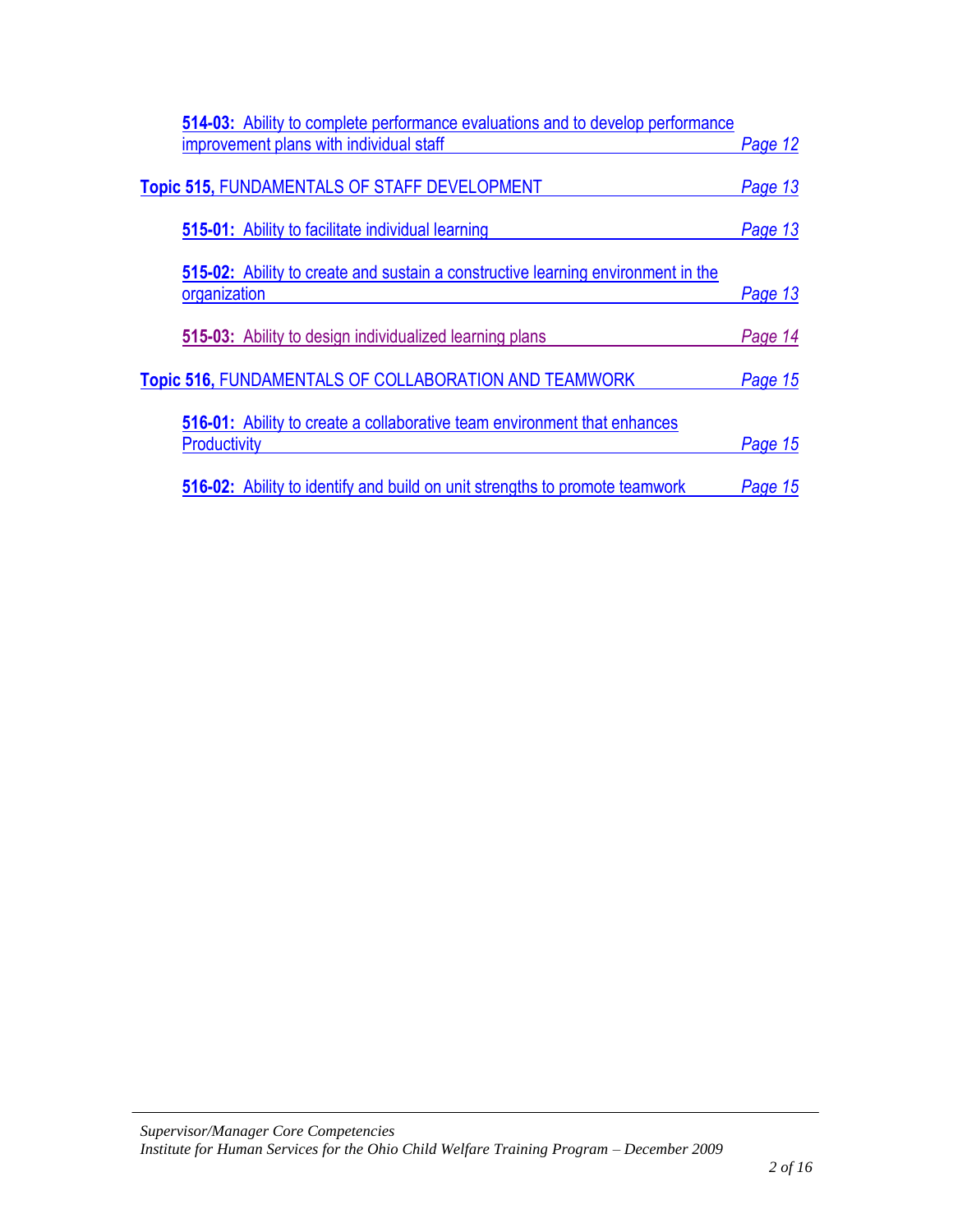### <span id="page-2-0"></span>**TOPIC: 511 FUNDAMENTALS OF SUPERVISING CASEWORK STAFF**

#### **Skill Sets**

**511-01: Ability to create a supportive and enabling unit environment that promotes effective and efficient completion of mission-critical casework activities**

**511-02: Ability to select and use supervisory styles and strategies in ways that enhance and sustain effective job performance by caseworkers**

**511-03: Ability to plan, organize, and monitor to ensure that casework activities are consistent with federal and state law and rule, agency policies and procedures, agency and unit outcomes, and standards of best practice**

| Skill Set 511-01: Ability to create a supportive and enabling unit environment that promotes<br>effective and efficient completion of mission-critical casework activities |                                                                                                                                                                                                                                                             |
|----------------------------------------------------------------------------------------------------------------------------------------------------------------------------|-------------------------------------------------------------------------------------------------------------------------------------------------------------------------------------------------------------------------------------------------------------|
| Comp. No.                                                                                                                                                                  | <b>Competency Description</b>                                                                                                                                                                                                                               |
| 511-01-001                                                                                                                                                                 | Knows the principles of family-centered, culturally competent, strengths-based<br>casework practice, their importance in ensuring effective child welfare services,<br>and the types of casework activities and interventions that reflect these principles |
| 511-01-002                                                                                                                                                                 | Knows the agency- and unit-level factors that can undermine caseworkers'<br>comfort and performance, unit productivity, and staff safety                                                                                                                    |
| 511-01-003                                                                                                                                                                 | Understands the critical role of the supervisor in creating and sustaining a unit<br>work environment that promotes the highest quality caseworker services to<br>children and families                                                                     |
| 511-01-004                                                                                                                                                                 | Understands the rationale for consistency in adhering to agency mission, best-<br>practice standards, rules, policies, and procedures to promote effective casework<br>practice                                                                             |
| 511-01-005                                                                                                                                                                 | Understands the supervisor's responsibility to model cultural competence and<br>ethical conduct with staff, colleagues, clients, and community partners                                                                                                     |
| 511-01-006                                                                                                                                                                 | Understands the value and power of regular and open communication in the unit<br>to ensure adherence to policies and procedures, law, regulation, and best<br>practice standards                                                                            |
| 511-01-007                                                                                                                                                                 | Knows how to model and support fundamental child welfare values and<br>principles with caseworkers, and how to help them perform activities and choose<br>services that are consistent with these principles                                                |
| 511-01-008                                                                                                                                                                 | Knows supervisory strategies to create and sustain a work environment that<br>encourages continuous self-assessment, quality improvement, and ongoing staff<br>development                                                                                  |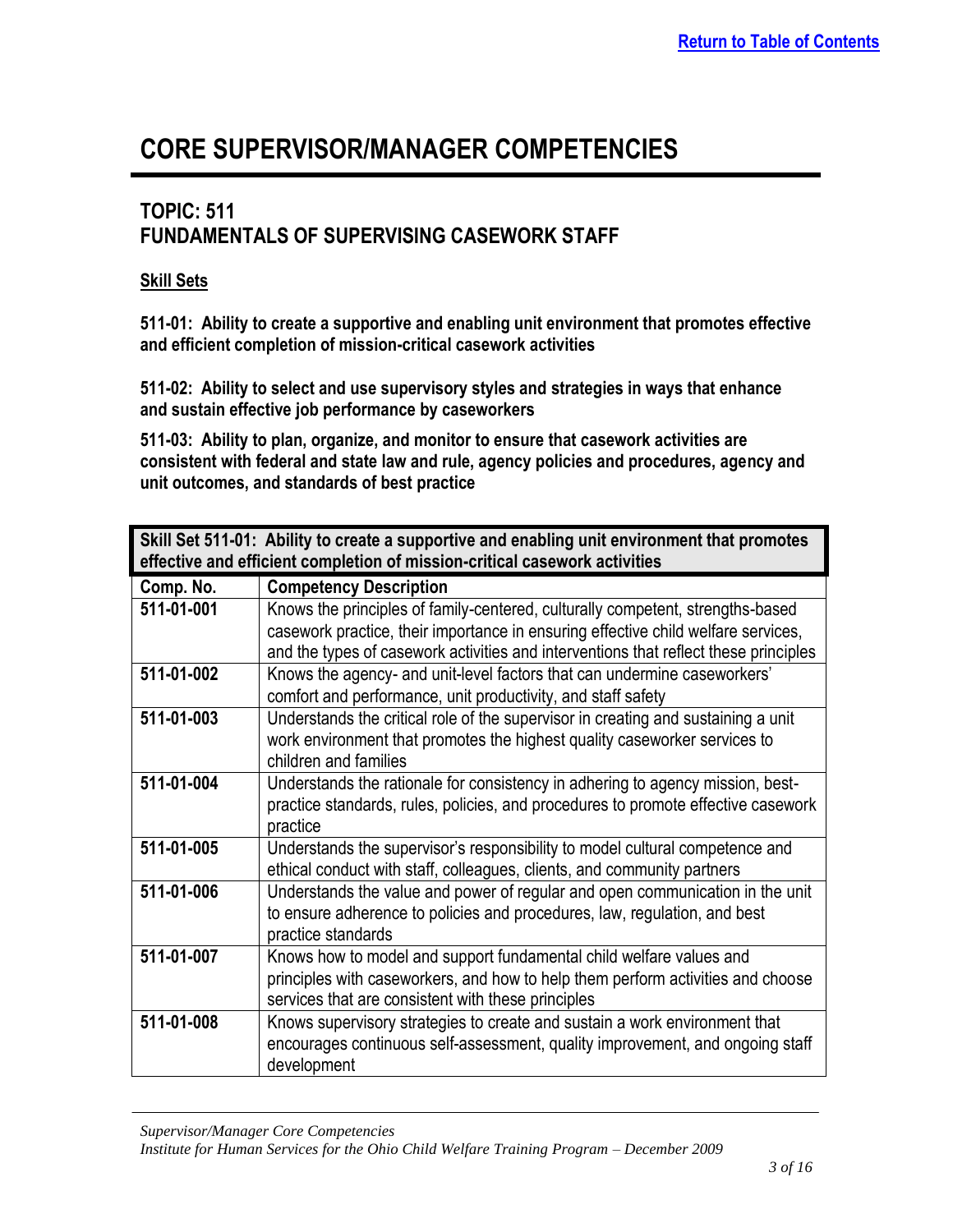| 511-01-009 | Can help caseworkers use strategies to manage and reduce job related stress                                                                                              |
|------------|--------------------------------------------------------------------------------------------------------------------------------------------------------------------------|
| 511-01-010 | Can help caseworkers locate and select service providers, intervention tools, and<br>other resources to serve children and families in the context of their own cultures |
| 511-01-011 | Can implement strategies that monitor and promote the safety of caseworkers in<br>the office and in the field                                                            |

<span id="page-3-0"></span>

| Skill Set 511-02: Ability to select and use supervisory styles and strategies in ways that<br>enhance and sustain effective job performance by caseworkers |                                                                                                                                                                                                                       |  |
|------------------------------------------------------------------------------------------------------------------------------------------------------------|-----------------------------------------------------------------------------------------------------------------------------------------------------------------------------------------------------------------------|--|
| Comp. No.                                                                                                                                                  | <b>Competency Description</b>                                                                                                                                                                                         |  |
| 511-02-001                                                                                                                                                 | Knows the primary styles of supervision, the criteria that define each style, and<br>their strengths and limitations                                                                                                  |  |
| 511-02-002                                                                                                                                                 | Understands how various supervisory styles differ in their approach to balancing<br>relationship development and task accomplishment                                                                                  |  |
| 511-02-003                                                                                                                                                 | Understands one's own preferred style of supervision and the characteristics,<br>strengths, and limitations of that style                                                                                             |  |
| 511-02-004                                                                                                                                                 | Understands the importance of being comfortable and proficient in multiple<br>supervisory styles, and of choosing the style best suited for the situation or<br>context or to match an employee's developmental level |  |
| 511-02-005                                                                                                                                                 | Knows how to plan a supervisory approach that provides the most appropriate<br>level of support and direction to help staff achieve a desired outcome                                                                 |  |
| 511-02-006                                                                                                                                                 | Can comfortably "style flex" to meet the specific requirements of unique<br>supervisory situations                                                                                                                    |  |

<span id="page-3-1"></span>**Skill Set 511-03: Ability to plan, organize, and monitor to ensure that casework activities are consistent with federal and state law and rule, agency policies and procedures, agency and unit outcomes, and standards of best practice**

| Comp. No.  | <b>Competency Description</b>                                                  |
|------------|--------------------------------------------------------------------------------|
| 511-03-001 | Knows the core values of "best practice" and "evidence-based practice" and the |
|            | importance of using this data to underpin all agency and casework practices    |
| 511-03-002 | Knows the importance of maintaining up-to-date knowledge of current research   |
|            | findings, best practice standards, and laws, rules, and regulations            |
| 511-03-003 | Knows the importance of regular monitoring and feedback in assuring effective  |
|            | staff performance                                                              |
| 511-03-004 | Knows data sources and data collection strategies that can support ongoing     |
|            | monitoring of caseworker completion of job responsibilities                    |
| 511-03-005 | Understands the supervisor's ongoing responsibility to plan, implement, and    |
|            | monitor completion of unit objectives                                          |
| 511-03-006 | Understands the importance of thorough and accurate case records in            |
|            | monitoring and evaluating the quality of casework activities                   |
| 511-03-007 | Knows strategies to help staff plan, organize, and prioritize their work and   |
|            | manage their time most effectively                                             |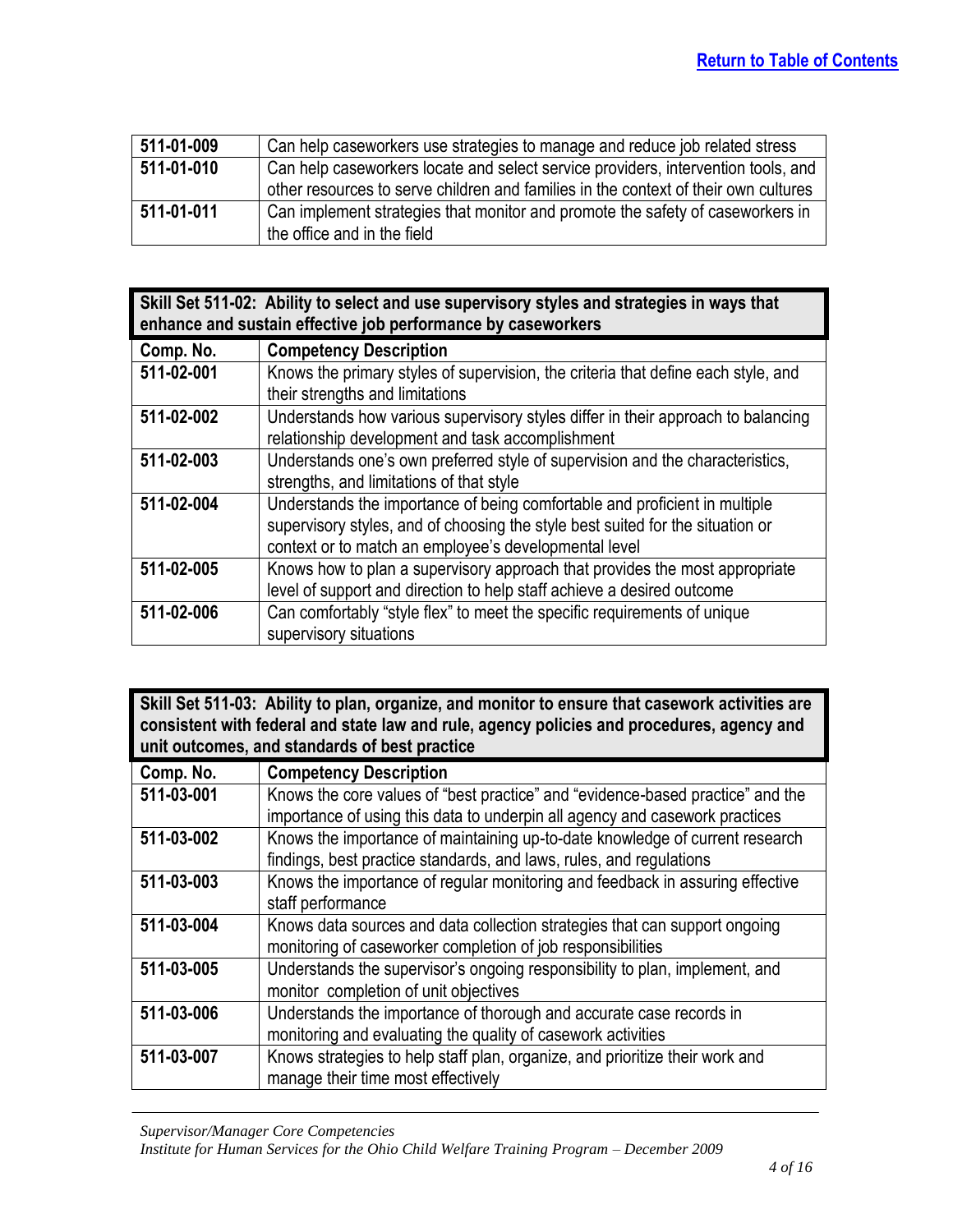| 511-03-008 | Knows how to use case assessment and case planning conferences to model<br>and promote the integration of fundamental best practice principles into<br>casework                  |
|------------|----------------------------------------------------------------------------------------------------------------------------------------------------------------------------------|
| 511-03-009 | Can help caseworkers plan, organize, and reassess their work to maximize<br>effectiveness and efficiency, and to promote desired outcomes in the unit and on<br>individual cases |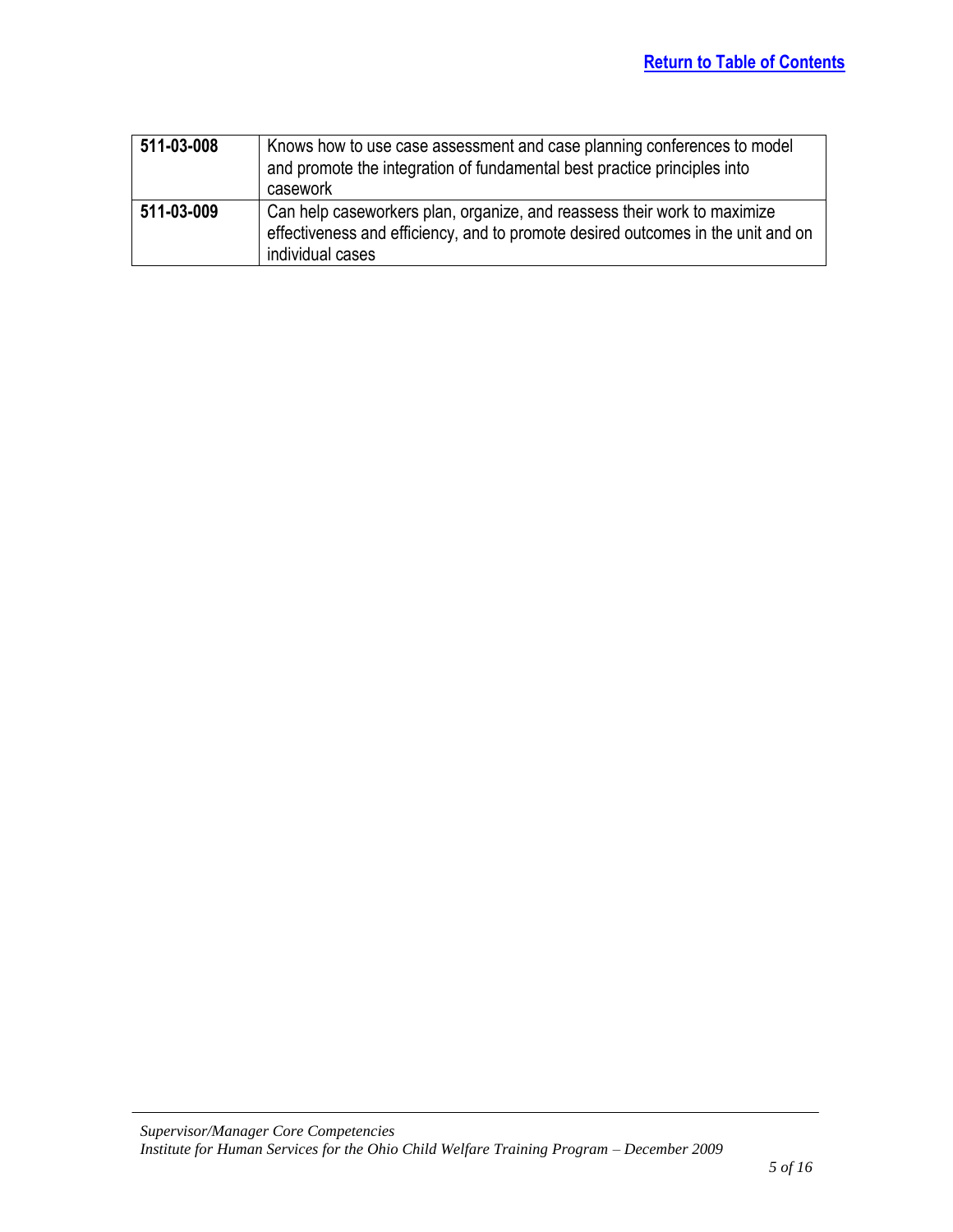### <span id="page-5-0"></span>**TOPIC: 512 FUNDAMENTALS OF LEADERSHIP IN CHILD WELFARE**

#### **Skill Set**

**512-01:** Ability to create a work environment that supports achievement of the agency's mission and promotes excellence in direct practice

**512-02:** Ability to use a variety of leadership skills to maximize staff and unit performance

<span id="page-5-1"></span>

| Skill Set 512-01: Ability to create a work environment that supports achievement of the<br>agency's mission and promotes excellence in direct practice |                                                                                      |
|--------------------------------------------------------------------------------------------------------------------------------------------------------|--------------------------------------------------------------------------------------|
| Comp. No.                                                                                                                                              | <b>Competency Description</b>                                                        |
| 512-01-001                                                                                                                                             | Knows the importance of a shared vision, mission, and values in motivating staff     |
|                                                                                                                                                        | to excel in their work                                                               |
| 512-01-002                                                                                                                                             | Understands the relationships among agency purpose or mission, unit goals and        |
|                                                                                                                                                        | objective, policies, procedures, work activities, and outcomes                       |
| 512-01-003                                                                                                                                             | Understands the supervisor's role as a leader in creating and sustaining a vision-   |
|                                                                                                                                                        | oriented, mission-focused, and outcome driven unit                                   |
| 512-01-004                                                                                                                                             | Understands the relationship between continual learning, formal staff                |
|                                                                                                                                                        | development, and staff's confidence and ability to do their jobs                     |
| 512-01-005                                                                                                                                             | Understands the necessity of a supportive and caring work environment to keep        |
|                                                                                                                                                        | staff engaged and involved, and to promote high levels of investment in their        |
|                                                                                                                                                        | work                                                                                 |
| 512-01-006                                                                                                                                             | Knows how to involve unit staff in creating and articulating a shared vision,        |
|                                                                                                                                                        | values, and purpose that underpins and gives meaning to their daily work             |
| 512-01-007                                                                                                                                             | Can clearly articulate a collective vision, mission, and fundamental values to staff |
|                                                                                                                                                        | and can help them understand how to integrate these into their daily work            |

<span id="page-5-2"></span>

| performance | Skill Set 512-02: Ability to use a variety of leadership skills to maximize staff and unit                                          |
|-------------|-------------------------------------------------------------------------------------------------------------------------------------|
| Comp. No.   | <b>Competency Description</b>                                                                                                       |
| 512-02-001  | Knows the definitions and characteristics of transactional, transformational,<br>participatory, and strengths-based leadership      |
| 512-02-002  | Knows the core leadership behaviors necessary for transactional,<br>transformational, participatory, and strengths-based leadership |
| 512-02-003  | Knows the nature, characteristics, strengths, and limitations of a variety of<br>supervisory and leadership styles                  |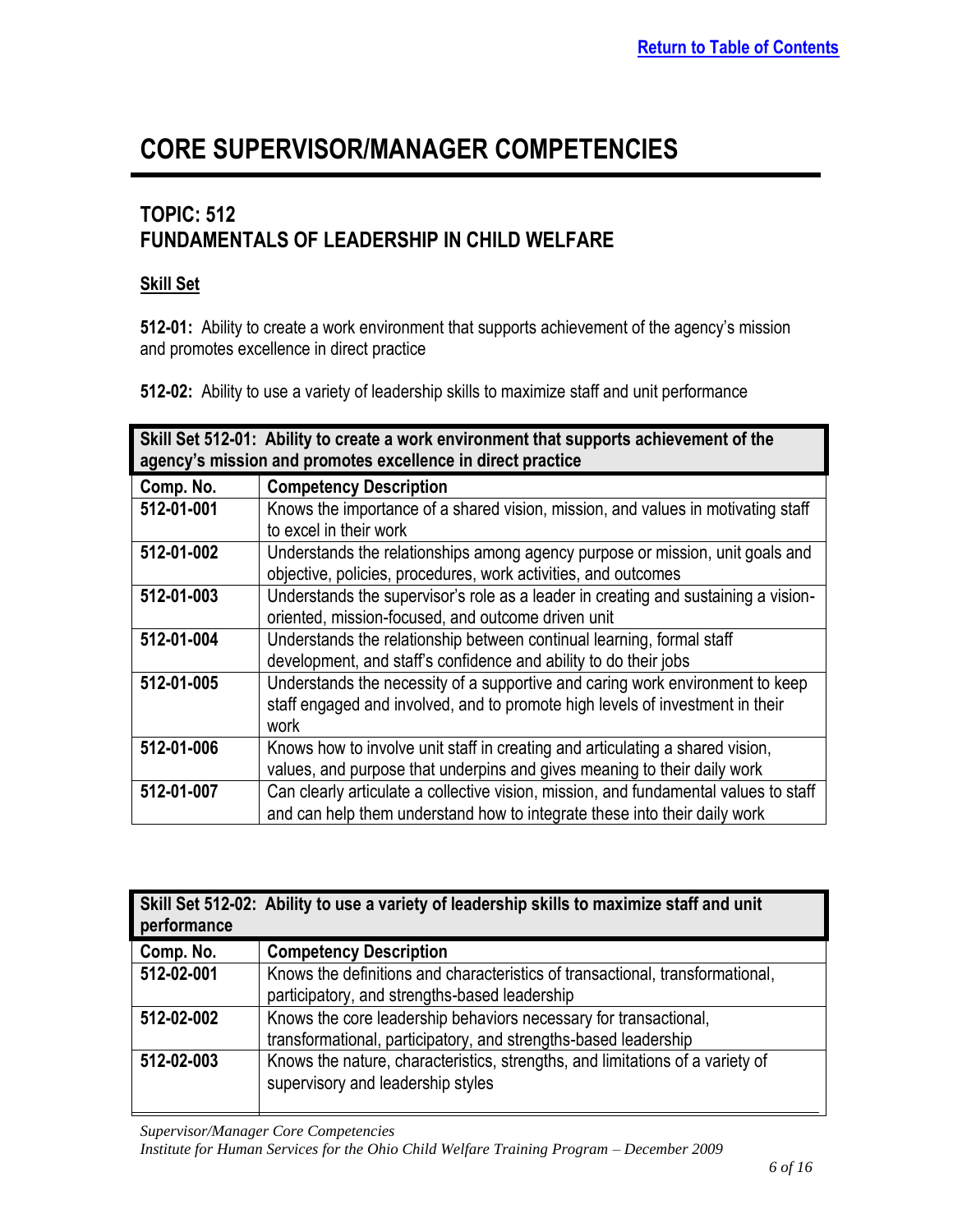| 512-02-004 | Knows the various types of power, authority, and influence available to            |
|------------|------------------------------------------------------------------------------------|
|            | supervisors, and their potential effect in leading the unit and individual staff   |
| 512-02-005 | Understands the importance of supervisors developing and enhancing their           |
|            | personal leadership skills                                                         |
| 512-02-006 | Understands the nature, characteristics, strengths, and limitations of the         |
|            | supervisor's own preferred leadership style(s)                                     |
| 512-02-007 | Understands how effective leadership can enhance staff performance and             |
|            | successful achievement of agency and unit objectives                               |
| 512-02-008 | Knows how to assess a situation and select a leadership style best suited to the   |
|            | task, environment, and developmental level of staff                                |
| 512-02-009 | Knows how to "style flex" in response to changing environmental and                |
|            | interpersonal dynamics                                                             |
| 512-02-010 | Can use a variety of leadership skills to motivate staff to achieve high levels of |
|            | performance excellence                                                             |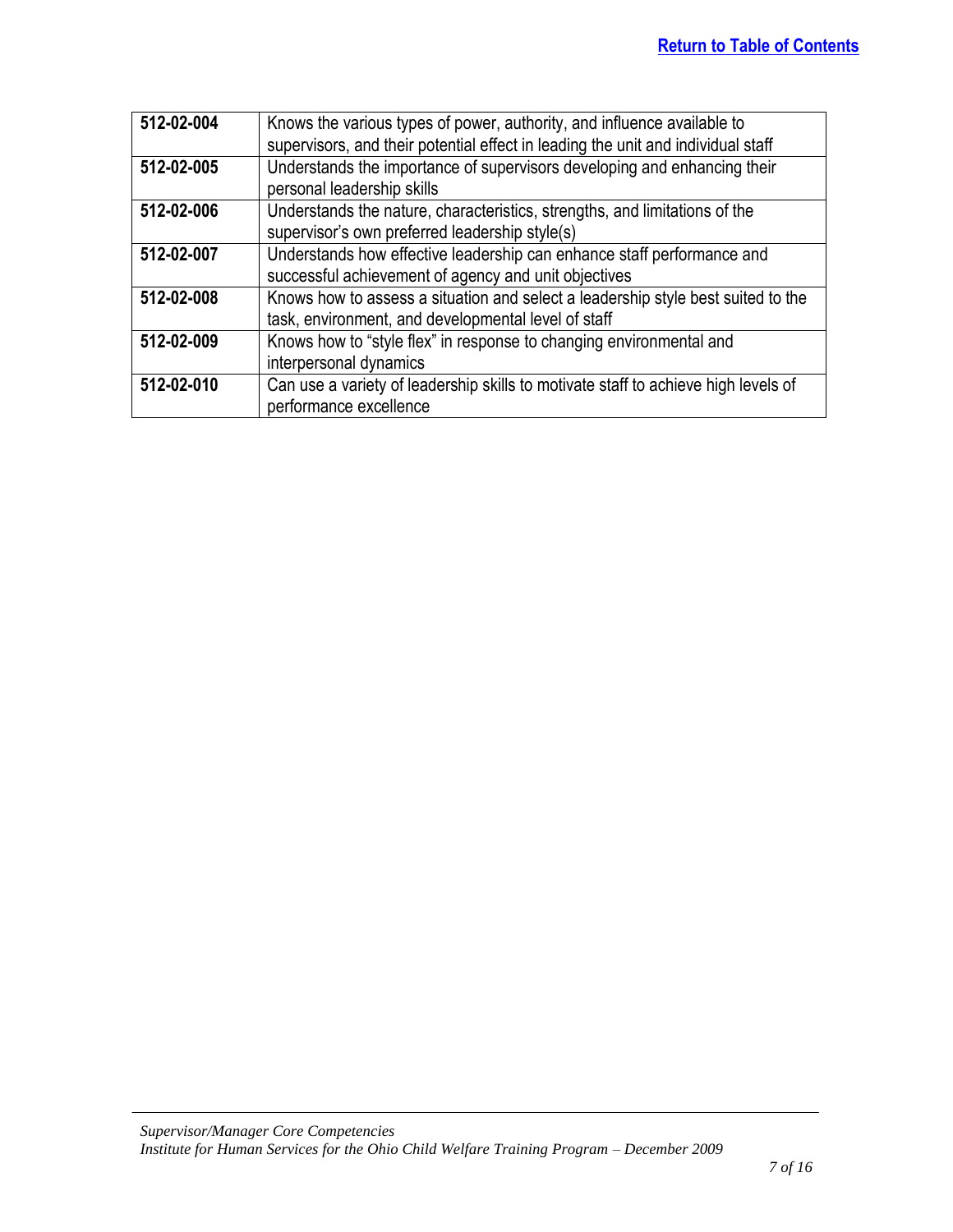### <span id="page-7-0"></span>**TOPIC: 513 FUNDAMENTALS OF COMMUNICATING WITH STAFF AND MANAGING CONFLICT AND CHANGE**

#### **Skill Set**

**513-01:** Ability to effectively communicate with staff

**513-02:** Ability to respond to conflict in a manner that promotes growth and constructive change

**513-03:** Ability to implement and constructively manage change initiatives

<span id="page-7-1"></span>

|                  | Skill Set 513-01: Ability to effectively communicate with staff                |
|------------------|--------------------------------------------------------------------------------|
| Comp. No.        | <b>Competency Description</b>                                                  |
| 513-01-001       | Knows the factors that comprise effective verbal and written communication and |
|                  | the factors that undermine their effectiveness                                 |
| 513-01-002       | Understands how contradictions between verbal and nonverbal communications     |
|                  | can affect the delivery of the intended message                                |
| $513 - 01 - 003$ | Understands one's innate or preferred communication style and how it affects   |
|                  | communication with people whose styles differ from one's own                   |
| 513-01-004       | Understands the importance of continuous dialogue and feedback in promoting    |
|                  | achievement of desired outcomes                                                |
| 513-01-005       | Understands the ways in which open and effective communication and regular     |
|                  | feedback are essential to the successful functioning of the unit               |
| 513-01-006       | Understands the ways that strengths-based communication strategies motivate    |
|                  | staff and enrich the supervisor-staff relationships                            |
| 513-01-007       | Knows how and when to use feedback and strengths-based communication           |
|                  | strategies to resolve individual and unit performance problems                 |
| 513-01-008       | Knows how to communicate openly and realistically with staff about non-        |
|                  | performance issues in a strengths based manner                                 |
| 513-01-009       | Knows how to use strategies such as active listening and dialogue to promote   |
|                  | constructive communication, promote mutual understanding, and to prevent or    |
|                  | resolve conflict                                                               |
| 513-01-010       | Knows how to elicit and use feedback from the unit to improve supervisory      |
|                  | practice and unit outcomes                                                     |
| 513-01-011       | Can adjust one's own communication style based on the situation and the        |
|                  | communication styles or needs of others                                        |
| 513-01-012       | Can help staff recognize their own and others' preferred communication styles  |
| 513-01-013       | Can help staff recognize when their communication styles or strategies may be  |
|                  | fueling interpersonal communication problems or conflict with colleagues and   |
|                  | with families                                                                  |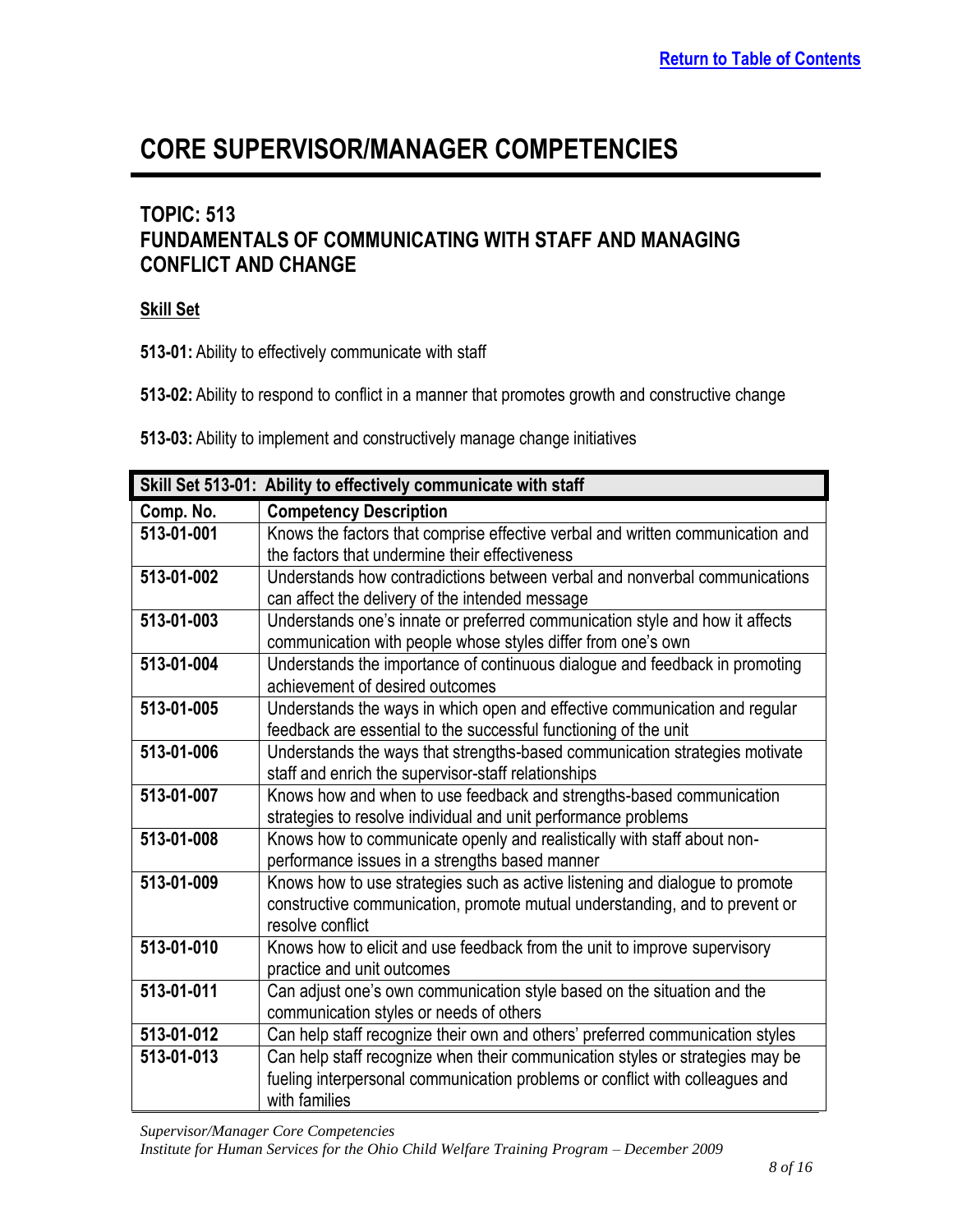| 513-01-014 | Can help staff use strengths-based communication strategies in their work with |
|------------|--------------------------------------------------------------------------------|
|            | families and children                                                          |

<span id="page-8-0"></span>

| Skill Set 513-02: Ability to respond to conflict in a manner that promotes growth and<br>constructive change |                                                                                                                                                                                |
|--------------------------------------------------------------------------------------------------------------|--------------------------------------------------------------------------------------------------------------------------------------------------------------------------------|
| Comp. No.                                                                                                    | <b>Competency Description</b>                                                                                                                                                  |
| 513-02-001                                                                                                   | Knows the typical stages in the development and evolution of conflict, and at<br>which stages intervention is most likely to successfully resolve the conflict                 |
| 513-02-002                                                                                                   | Understands how conflict can be transformed into a constructive tool to promote<br>productive change                                                                           |
| 513-02-003                                                                                                   | Understands the personal, interpersonal, and organizational dynamics that<br>support and sustain conflict                                                                      |
| 513-02-004                                                                                                   | Understands how individual and cultural differences in work styles, expectations,<br>and communication styles can create conflict                                              |
| 513-02-005                                                                                                   | Understands the ways that unaddressed and unresolved conflict can undermine<br>individual and unit productivity                                                                |
| 513-02-006                                                                                                   | Knows strategies to help staff address interpersonal and situational conflicts that<br>impede achievement of outcomes                                                          |
| 513-02-007                                                                                                   | Knows how to encourage and support staff to acknowledge and constructively<br>address unresolved conflicts                                                                     |
| 513-02-008                                                                                                   | Can help staff use open communication and engagement strategies to resolve<br>conflicts with peers or client families resulting from individual and/or cultural<br>differences |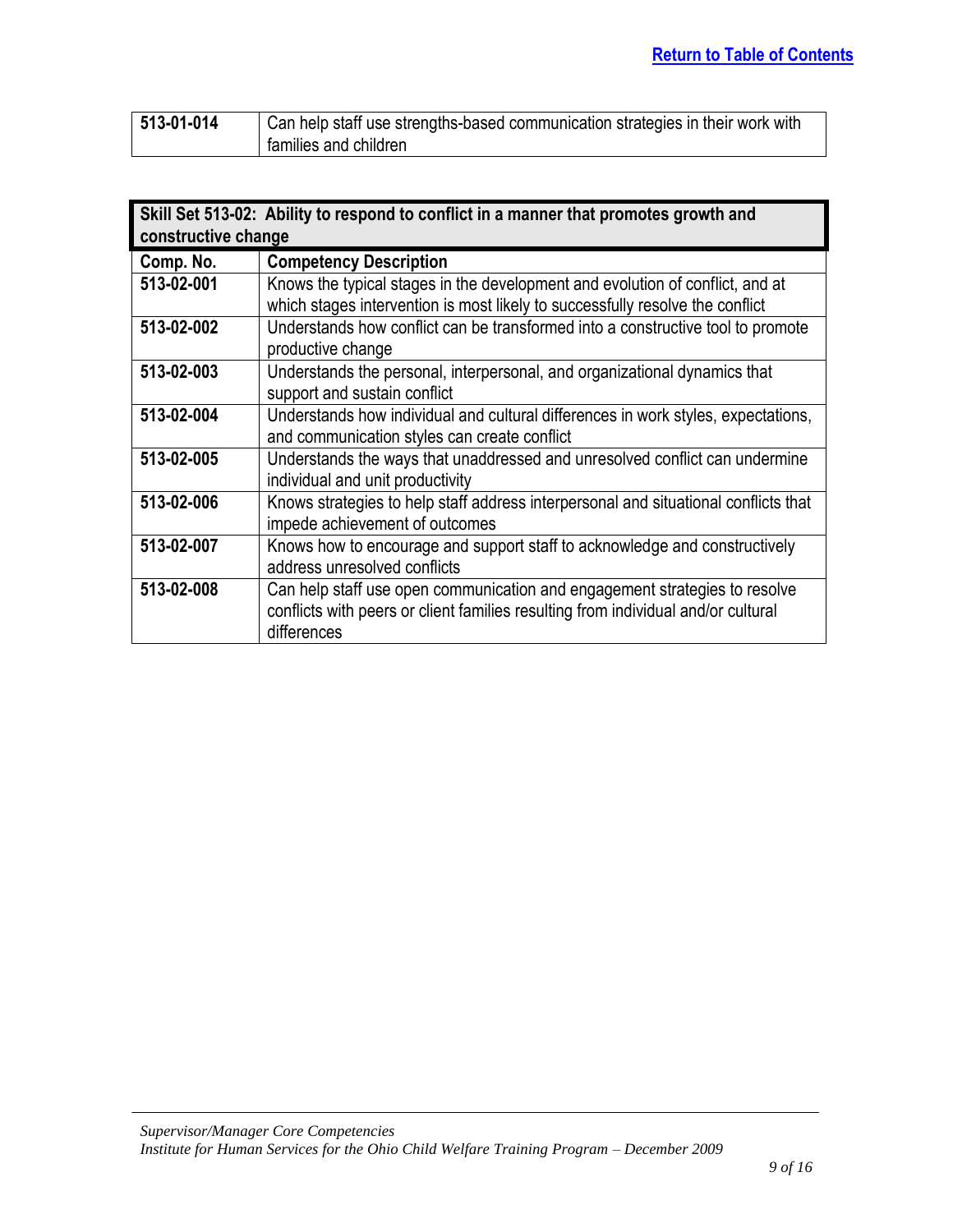| 513-02-009 | Can regularly use conflict management strategies to elicit and deal with potential |
|------------|------------------------------------------------------------------------------------|
|            | resistance and to promote effective collaboration in achieving unit objectives     |
| 513-02-010 | Can comfortably take the initiative to acknowledge and resolve personal conflict   |
|            | with staff, peers, and administrators                                              |

<span id="page-9-0"></span>

|            | Skill Set 513-03: Ability to implement and constructively manage change initiatives |
|------------|-------------------------------------------------------------------------------------|
| Comp. No.  | <b>Competency Description</b>                                                       |
| 513-03-001 | Knows the stages in a change process and the opportunities, barriers, and           |
|            | potential risks typical of each stage                                               |
| 513-03-002 | Knows what actions can be used during each phase of change to maintain              |
|            | momentum and focus on achieving goals and objectives                                |
| 513-03-003 | Understands the supervisor's role and responsibility in initiating, leading, and    |
|            | monitoring change initiatives in the unit                                           |
| 513-03-004 | Understands the various causes, dynamics, and inevitability of change in the        |
|            | child welfare system                                                                |
| 513-03-005 | Understands the supervisor's responsibility to constructively lead and guide staff  |
|            | through changes brought about by government, community, or larger agency            |
|            | events or actions                                                                   |
| 513-03-006 | Understands the ways that intended changes often produce unintended                 |
|            | consequences                                                                        |
| 513-03-007 | Understands the inherent threats, opportunities, and challenges brought about by    |
|            | any change and the variety of ways staff respond to these                           |
| 513-03-008 | Knows strategies supervisors can use to help staff adjust to change and continue    |
|            | to function effectively                                                             |
| 513-03-009 | Can manage and monitor change in a manner that limits resistance and                |
|            | encourages continued productivity                                                   |
| 513-03-010 | Can identify unintended consequences of change and design strategies to deal        |
|            | with these as a part of the larger change management plan                           |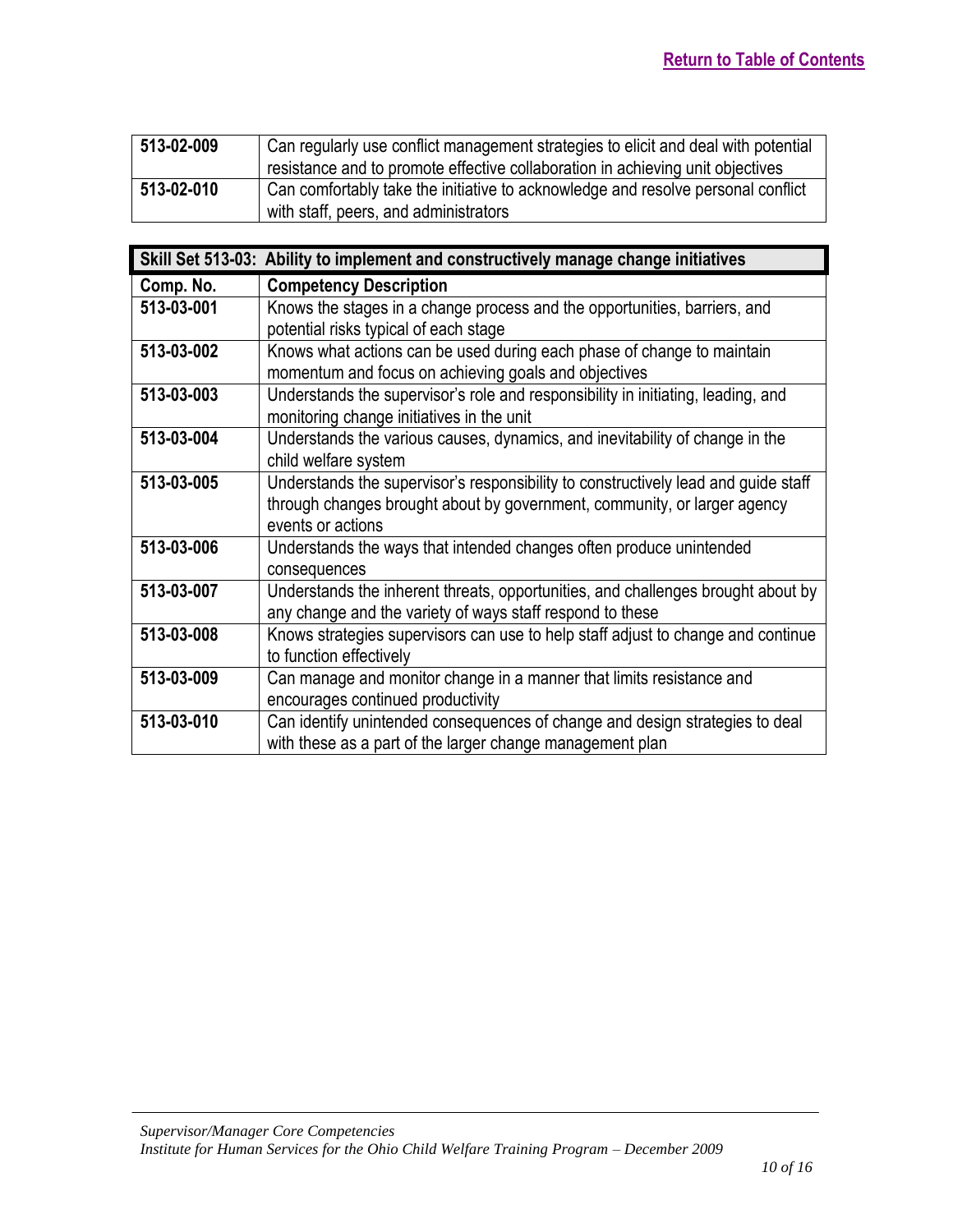### <span id="page-10-0"></span>**TOPIC: 514 FUNDAMENTALS OF IMPROVING STAFF PERFORMANCE**

#### **Skill Sets**

**514-01: Ability to develop and communicate clear, measurable, mission-critical performance expectations for staff**

**514-02: Ability to identify the developmental level, culture, personal strengths, and learning needs of individual staff members.**

**514-03: Ability to complete performance evaluations and to develop performance improvement plans with individual staff**

<span id="page-10-1"></span>

| Skill Set 514-01: Ability to develop and communicate clear, measurable, mission-critical<br>performance expectations for staff |                                                                                                                                    |
|--------------------------------------------------------------------------------------------------------------------------------|------------------------------------------------------------------------------------------------------------------------------------|
| Comp. No.                                                                                                                      | <b>Competency Description</b>                                                                                                      |
| 514-01-001                                                                                                                     | Knows the importance of formalizing performance expectations into clear,                                                           |
|                                                                                                                                | consistent and standardized job descriptions                                                                                       |
| 514-01-002                                                                                                                     | Knows the importance of establishing challenging but attainable performance                                                        |
|                                                                                                                                | expectations for all staff                                                                                                         |
| 514-01-003                                                                                                                     | Understands how activities, performance expectations, and measures are<br>derived from organizational mission and desired outcomes |
| 514-01-004                                                                                                                     | Understands how clearly defined performance expectations can motivate high                                                         |
|                                                                                                                                | levels of staff performance and successful achievement of outcomes                                                                 |
| 514-01-005                                                                                                                     | Understands how organizational factors including poorly defined mission, unclear                                                   |
|                                                                                                                                | job roles and activities, lack of supervision, and shifting priorities undermine staff                                             |
|                                                                                                                                | performance                                                                                                                        |
| 514-01-006                                                                                                                     | Knows how to involve staff in identifying and establishing performance                                                             |
|                                                                                                                                | expectations and measures for their jobs                                                                                           |
| 514-01-007                                                                                                                     | Knows how to create job activities, expectations, and performance measures that                                                    |
|                                                                                                                                | reflect mission-critical agency and unit outcomes and best practice standards                                                      |
| 514-01-008                                                                                                                     | Can use supervisory conference to initiate and encourage dialogue with staff                                                       |
|                                                                                                                                | members about performance expectations and measures                                                                                |
| 514-01-009                                                                                                                     | Can determine if staff understand performance expectations and measures, and                                                       |
|                                                                                                                                | can help staff become invested in achieving these expectations                                                                     |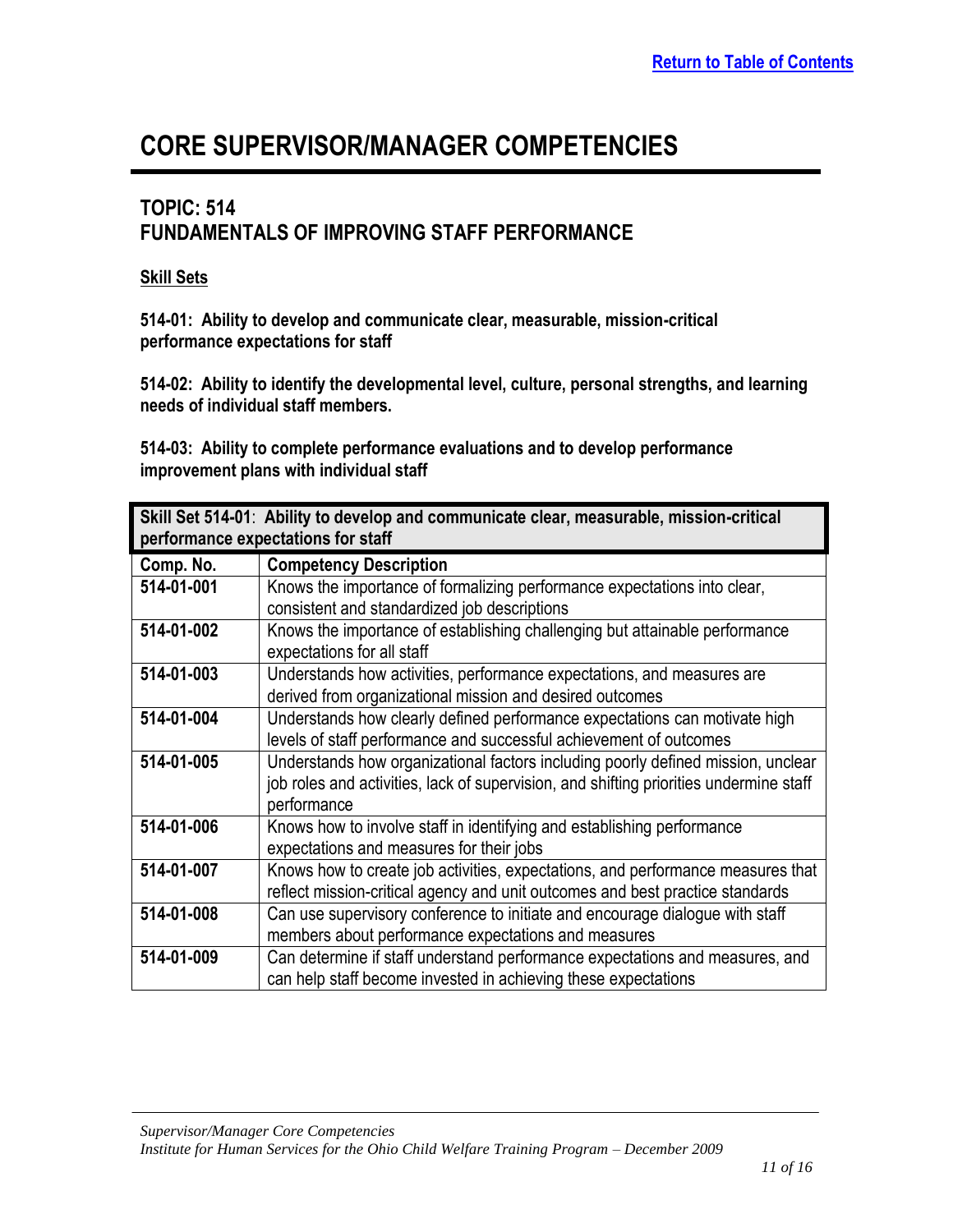<span id="page-11-0"></span>

| Skill Set 514-02: Ability to identify the developmental level, culture, personal strengths, and<br>learning needs of individual staff members |                                                                                                                                                                                                    |
|-----------------------------------------------------------------------------------------------------------------------------------------------|----------------------------------------------------------------------------------------------------------------------------------------------------------------------------------------------------|
| Comp. No.                                                                                                                                     | <b>Competency Description</b>                                                                                                                                                                      |
| 514-02-001                                                                                                                                    | Knows the importance of ongoing staff development for effective job<br>performance                                                                                                                 |
| 514-02-002                                                                                                                                    | Understands how personal, interpersonal, organizational, cultural and<br>environmental factors interact to increase or impede staff motivation to achieve<br>high levels of performance excellence |
| 514-02-003                                                                                                                                    | Understands how skill sets and competencies are organized and used to assess<br>individual learning needs and to shape individual development plans                                                |
| 514-02-004                                                                                                                                    | Understands the difference between deficiencies in knowledge and skill and<br>deficiencies of execution, and how these interact to affect job performance                                          |
| 514-02-005                                                                                                                                    | Knows how to use supervisory conferences, unit meetings, case reviews, and<br>observations of caseworkers as ongoing strategies to identify staff's<br>developmental needs                         |
| 514-02-006                                                                                                                                    | Can involve staff in assessing their strengths and developmental needs and in<br>developing plans for personal and professional growth                                                             |
| 514-02-007                                                                                                                                    | Can work with staff to differentiate their learning needs from non-training<br>performance problems that require other supervisory interventions                                                   |

<span id="page-11-1"></span>

|            | Skill Set 514-03: Ability to complete performance evaluations and to develop performance<br>improvement plans with individual staff |
|------------|-------------------------------------------------------------------------------------------------------------------------------------|
| Comp. No.  | <b>Competency Description</b>                                                                                                       |
| 514-03-001 | Knows the components of effective performance evaluation protocols and                                                              |
|            | performance improvement plans                                                                                                       |
| 514-03-002 | Knows the potential sources and types of performance information and outcome                                                        |
|            | measures needed to identify and understand performance gaps                                                                         |
| 514-03-003 | Understands the importance of engaging staff to collaborate in performance                                                          |
|            | evaluation, and of completing evaluations within an ongoing, supportive, and                                                        |
|            | developmental supervisor/supervisee relationship                                                                                    |
| 514-03-004 | Understands the importance of using predetermined, clearly defined, behavioral,                                                     |
|            | and measurable, descriptions of desired job performance as the criteria for                                                         |
|            | performance evaluation                                                                                                              |
| 514-03-005 | Understands the personal and interpersonal factors that may increase both                                                           |
|            | employees' and supervisors' resistance to completing performance evaluations                                                        |
| 514-03-006 | Knows how to design performance improvement plans to enhance successful                                                             |
|            | plan implementation                                                                                                                 |
| 514-03-007 | Can engage and fully involve staff in evaluating and planning to improve their job                                                  |
|            | performance                                                                                                                         |
| 514-03-008 | Can plan, design, and implement supervisory interventions that address both                                                         |
|            | deficits of knowledge and skill and deficits of execution                                                                           |
| 514-03-009 | Can observe, monitor, and evaluate employee performance to determine if a                                                           |
|            | performance improvement plan is effectively changing practice                                                                       |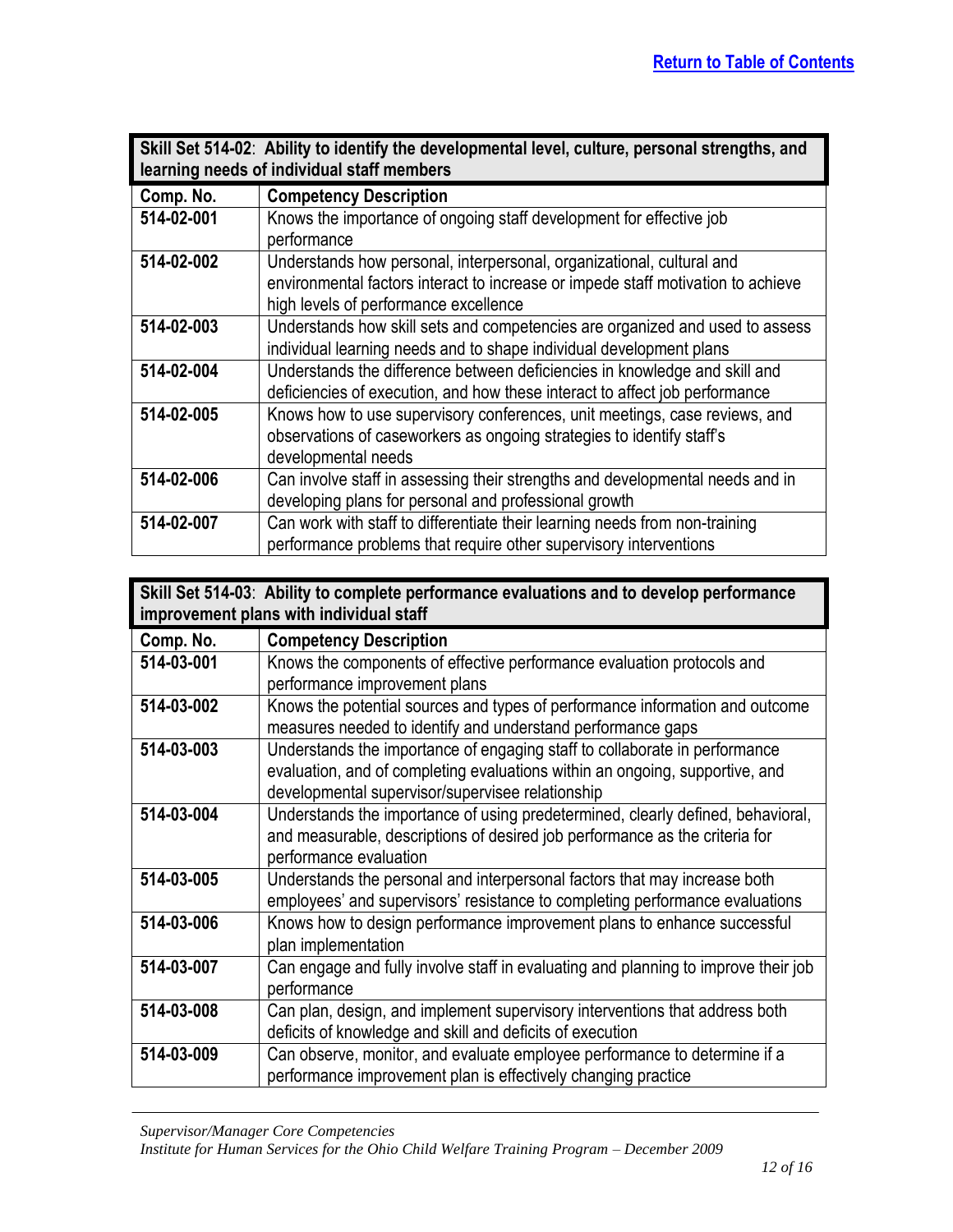### <span id="page-12-0"></span>**TOPIC: 515 FUNDAMENTALS OF STAFF DEVELOPMENT**

#### **Skill Sets**

**515-01:** Ability to facilitate individual learning

**515-02:** Ability to create and sustain a constructive learning environment in the organization

**515-03:** Ability to design individual learning plans

<span id="page-12-1"></span>

| Skill Set 515-01: Ability to facilitate individual learning |                                                                                                                                                                           |
|-------------------------------------------------------------|---------------------------------------------------------------------------------------------------------------------------------------------------------------------------|
| Comp. No.                                                   | <b>Competency Description</b>                                                                                                                                             |
| 515-01-001                                                  | Knows the factors that affect an employee's interest in, readiness, and motivation<br>to learn                                                                            |
| 515-01-002                                                  | Understands the characteristics of various learning styles, how they affect the<br>learning process, and supervisory/education strategies that best support each<br>style |
| 515-01-003                                                  | Understands the primary characteristics of adult learners at different stages of<br>development and how these affect the success of various learning strategies           |
| 515-01-004                                                  | Understands how lack of preparation for a learning activity and feedback during it<br>can impede the learning process                                                     |
| 515-01-005                                                  | Understands how routine job activities can be used as "learning moments" for<br>staff                                                                                     |
| 515-01-006                                                  | Can help staff identify their preferred learning styles and the most effective<br>learning strategies for those styles                                                    |
| 515-01-007                                                  | Can implement strategies to enhance employees' readiness to learn and to<br>prepare them for specific learning activities                                                 |
| 515-01-008                                                  | Can help staff identify and resolve barriers that may impede learning                                                                                                     |

<span id="page-12-2"></span>

| Skill Set 515-02: Ability to create and sustain a constructive learning environment in the<br>organization |                                                                                 |
|------------------------------------------------------------------------------------------------------------|---------------------------------------------------------------------------------|
| Comp. No.                                                                                                  | <b>Competency Description</b>                                                   |
| 515-02-001                                                                                                 | Knows the qualities of a positive learning environment and the necessary        |
|                                                                                                            | conditions to achieve it                                                        |
| 515-02-002                                                                                                 | Knows the factors that promote the successful transfer of newly acquired skills |
|                                                                                                            | from training to the job, and those that prevent it from occurring              |
| 515-02-003                                                                                                 | Knows the importance of ongoing supervisory and administrative support to       |
|                                                                                                            | create and sustain a constructive learning environment in the unit              |
| 515-02-004                                                                                                 | Understands the responsibilities of the learner, supervisor, administrators,    |
|                                                                                                            | trainers, and peers in promoting transfer of learning and skill development     |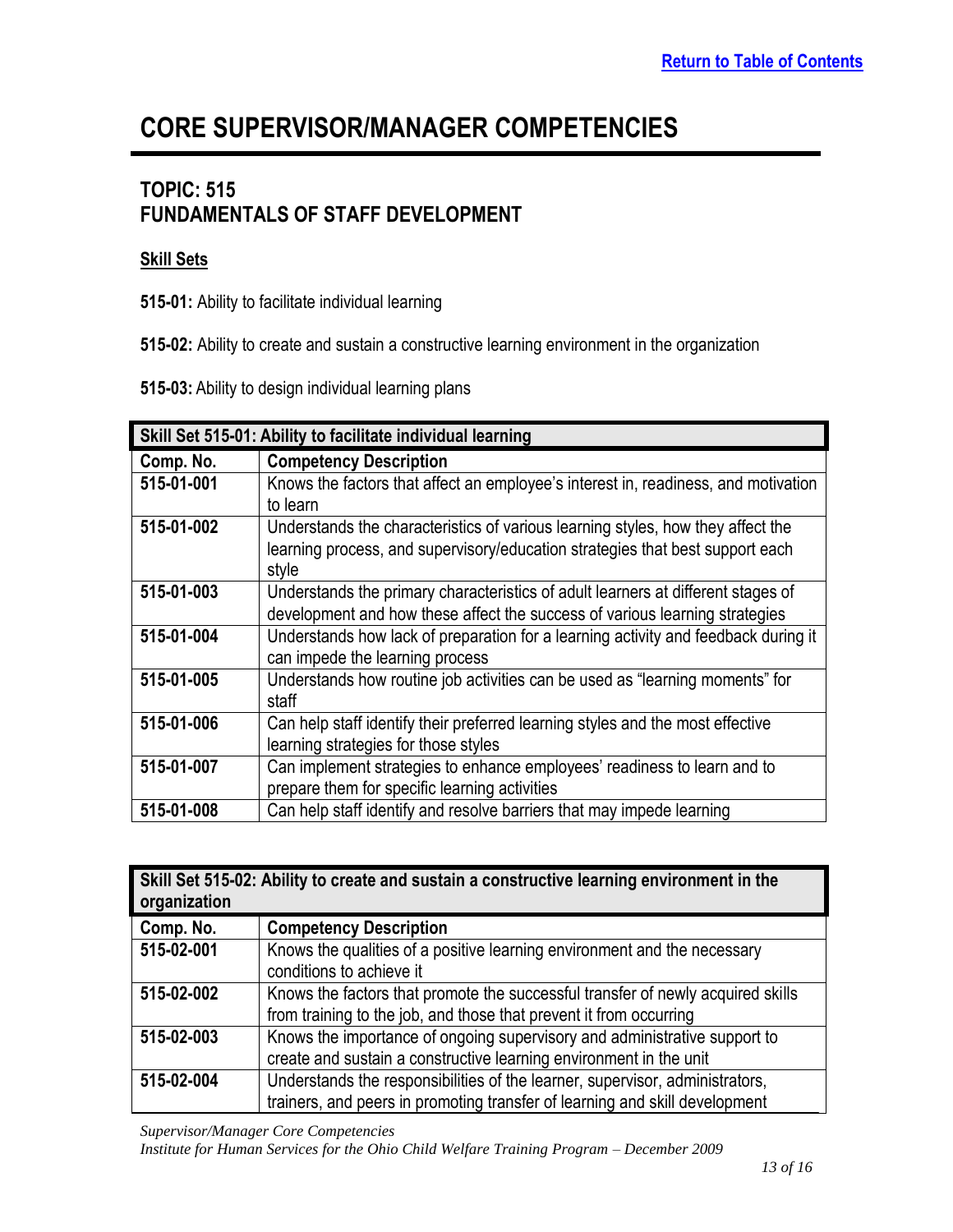| 515-02-005 | Knows strategies to assess the work environment to identify barriers to learning, |
|------------|-----------------------------------------------------------------------------------|
|            | and strategies to eliminate these barriers                                        |
| 515-02-006 | Can proactively set up necessary structures and an atmosphere in the unit that    |
|            | supports continuous employee development                                          |
| 515-02-007 | Can advocate for changes at the administrative and policy level to increase       |
|            | organizational support for learning, transfer, and skill mastery                  |

<span id="page-13-0"></span>

| Skill Set 515-03: Ability to design individual learning plans |                                                                                  |
|---------------------------------------------------------------|----------------------------------------------------------------------------------|
| Comp. No.                                                     | <b>Competency Description</b>                                                    |
| 515-03-001                                                    | Understands the purpose and functions of educational supervision and its         |
|                                                               | importance in promoting organizational effectiveness                             |
| 515-03-002                                                    | Understands how the nature and quality of the supervisor/supervisee relationship |
|                                                               | affects educational supervision                                                  |
| 515-03-003                                                    | Knows a variety of teaching, coaching, and feedback strategies that supervisors  |
|                                                               | can use to promote learning and support transfer                                 |
| 515-03-004                                                    | Knows how to choose supervisory strategies best suited to the learning goals     |
|                                                               | and the employee's level of development                                          |
| 515-03-005                                                    | Knows how to recognize and respond to potential learning opportunities in daily  |
|                                                               | activities and supervisory conferences (teachable moments)                       |
| 515-03-006                                                    | Can design and implement individual development plans based on staff             |
|                                                               | members' learning needs, preferred learning styles and level of development      |
| 515-03-007                                                    | Can support and direct staff members' use of new learning on the job to sustain  |
|                                                               | motivation to change work behavior, and to promote mastery of newly acquired     |
|                                                               | skills                                                                           |
| 515-03-008                                                    | Can model and provide coaching in specific skills in which staff need further    |
|                                                               | development                                                                      |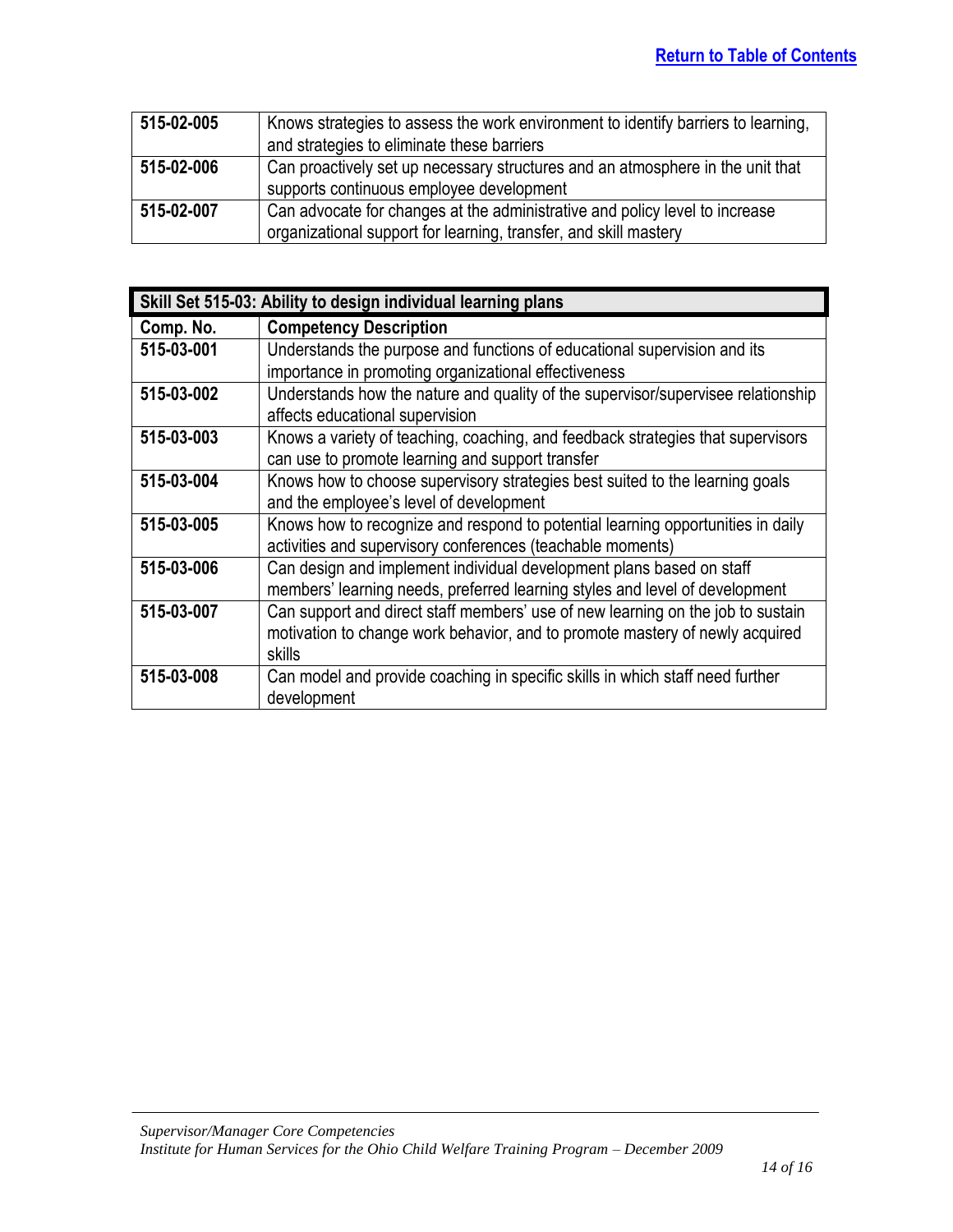### <span id="page-14-0"></span>**TOPIC: 516 FUNDAMENTALS OF COLLABORATION AND TEAMWORK**

#### **Skill Set**

**516-01:** Ability to create a collaborative team environment that enhances productivity

**516-02:** Ability to identify and build on unit strengths to promote teamwork

<span id="page-14-1"></span>

| productivity | Skill Set 516-01: Ability to create a collaborative team environment that enhances |
|--------------|------------------------------------------------------------------------------------|
| Comp. No.    | <b>Competency Description</b>                                                      |
| 516-01-001   | Knows the importance of collaboration and interdependence among staff at all       |
|              | levels, and among work units, program areas, agency departments, and with          |
|              | community organizations                                                            |
| 516-01-002   | Knows the personal, interpersonal, and organizational factors that promote         |
|              | collaboration and those that undermine it                                          |
| 516-01-003   | Understands how poorly defined mission, job expectations, and other systemic       |
|              | factors can undermine the collaboration necessary to achieve outcomes              |
| 516-01-004   | Understands how the authority vested in certain job roles and responsibilities can |
|              | affect the development of collaborative relationships                              |
| 516-01-005   | Understands the supervisor's role in modeling and promoting collaboration and      |
|              | interdependence to achieve agency, unit, and individual outcomes                   |
| 516-01-006   | Understands how a supervisor's ability to collaborate with staff can reinforce the |
|              | value of collaborative worker-client relationships                                 |
| 516-01-007   | Knows strategies to address and resolve "turf issues" within and between agency    |
|              | units and departments                                                              |
| 516-01-008   | Can identify when a lack of coordination and integration is a factor in the        |
|              | agency's failure to achieve desired outcomes                                       |
| 516-01-009   | Can use supervisory strategies that promote both intra- and inter-unit             |
|              | collaboration                                                                      |

<span id="page-14-2"></span>

| Skill Set 516-02: Ability to identify and build on unit strengths to promote teamwork |                                                                                                                                                                                  |
|---------------------------------------------------------------------------------------|----------------------------------------------------------------------------------------------------------------------------------------------------------------------------------|
| Comp. No.                                                                             | <b>Competency Description</b>                                                                                                                                                    |
| 516-02-001                                                                            | Knows the characteristics of effective teams and work groups                                                                                                                     |
| 516-02-002                                                                            | Knows the stages of group development and the typical characteristics of<br>workers at each stage                                                                                |
| 516-02-003                                                                            | Understands the potential uses and benefits of unit meetings for planning,<br>monitoring, problem-solving, education, transfer of learning, and maximizing<br>group productivity |